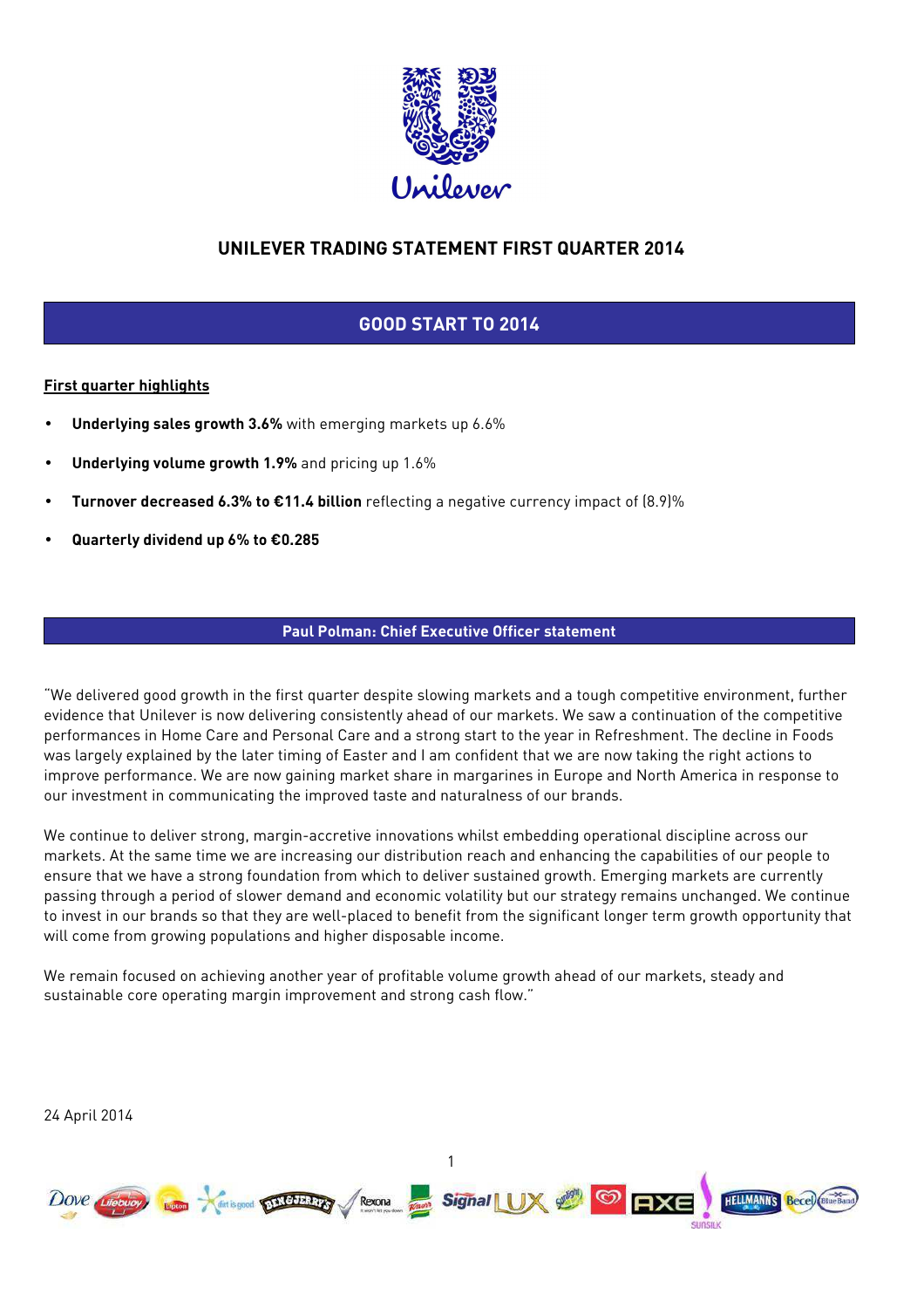# **OPERATIONAL REVIEW: CATEGORIES**

|                       | First Quarter 2014 |            |            |            |
|-----------------------|--------------------|------------|------------|------------|
| (unaudited)           | Turnover           | <b>USG</b> | <b>UVG</b> | <b>UPG</b> |
|                       | €bn                | $\%$       | %          | $\%$       |
| <b>Unilever Total</b> | 11.4               | 3.6        | 1.9        | 1.6        |
| Personal Care         | 4.2                | 4.5        | 2.7        | 1.8        |
| Foods                 | 3.0                | (1.7)      | (2.0)      | 0.3        |
| Home Care             | 2.2                | 7.4        | 4.8        | 2.5        |
| Refreshment           | 2.1                | 5.9        | 3.6        | 2.2        |

**Our markets:** Market growth continued to slow in the emerging markets, particularly in South Asia and South East Asia. Overall, developed markets remained weak although there were some further signs of improvement in southern Europe.

**Unilever performance summary:** We delivered another quarter of growth ahead of our markets. Emerging markets grew 6.6%, with good contributions from both volume and price. In developed markets, North America had a slow start to the year whereas Europe held up well. We saw continued strong growth from Home Care, a robust performance in Personal Care and an excellent start to the ice cream season in Europe. Foods performance was held back by the timing of Easter and weak markets.

We continued to drive savings programmes and take selective pricing to offset commodity cost increases. The phasing of advertising investment, restructuring spend and savings means that core operating margin is likely to be down in the first half year and up in the second half.

# **Personal Care**

Personal Care grew ahead of our markets driven by a strong innovation programme. Deodorants performed well with the successful compressed aerosol format extended to new markets in Europe and the launch of the premium Advanced Care range for **Dove** in the United States. In skin, the performance of **Lux** has stepped up, underpinned by a major relaunch in China and South East Asia. **Dove** Nutrium Moisture shower gels also continued to drive growth across our markets. **Vaseline** Spray & Go made good progress in existing markets and was extended to Australia.

In Hair, the **Dove** Advanced Hair Series was launched in the United States and **TRESemmé** 7 Day Smooth, which offers salon-smooth hair for up to three washes, was introduced in the United Kingdom and the United States. We also launched dry shampoos under the **Elidor** brand in Turkey. Capitalising on the growth of male Personal Care products, in oral we launched **Signal** White Now Men, our first toothpaste specifically designed for men.

## **Foods**

The decline in Foods was largely explained by the later timing of Easter in 2014. We continued to see evidence that we are taking the right actions to deliver consistent growth ahead of our markets. Despite the successful launches of great-tasting products like **Rama** with Butter in Germany, the decline of the margarine market remained a drag on our spreads growth but we are now gaining market share in margarine in both Europe and North America. **Knorr** cooking products did well and the successful jelly format was extended into seasonings through the introduction of **Knorr** Flavour Pots in the United Kingdom. Dressings performance was stable as **Hellmann's** lapped the 100 year anniversary in the United States.

## **Home Care**

Underlying sales growth was broad-based and volume-led, with a significant impact from our new product launches. In laundry, the new concentrated **Small & Mighty** liquid detergents with improved formulation and innovative packaging are now present in seven markets and a new 'Eco' refill pack has been introduced. In France we launched **Skip** multi-action capsules, combining both liquid and powder technology in a single unit dose format to provide enhanced stain removal. **Comfort** Aromatherapy super-sensorials was extended into South Africa and Turkey.

Household cleaning growth outpaced the market. During the quarter we launched **Cif** direct application floor cleaner in Europe and **Sun** Ultimate, our best ever all-in-one dishwash tablets, in France. After successfully launching **Domestos** Turbo Fresh rotating rim blocks last year, we rolled them out to new countries in Europe. We saw continued good momentum from the recently launched **Domestos** and **Cif** in Brazil.

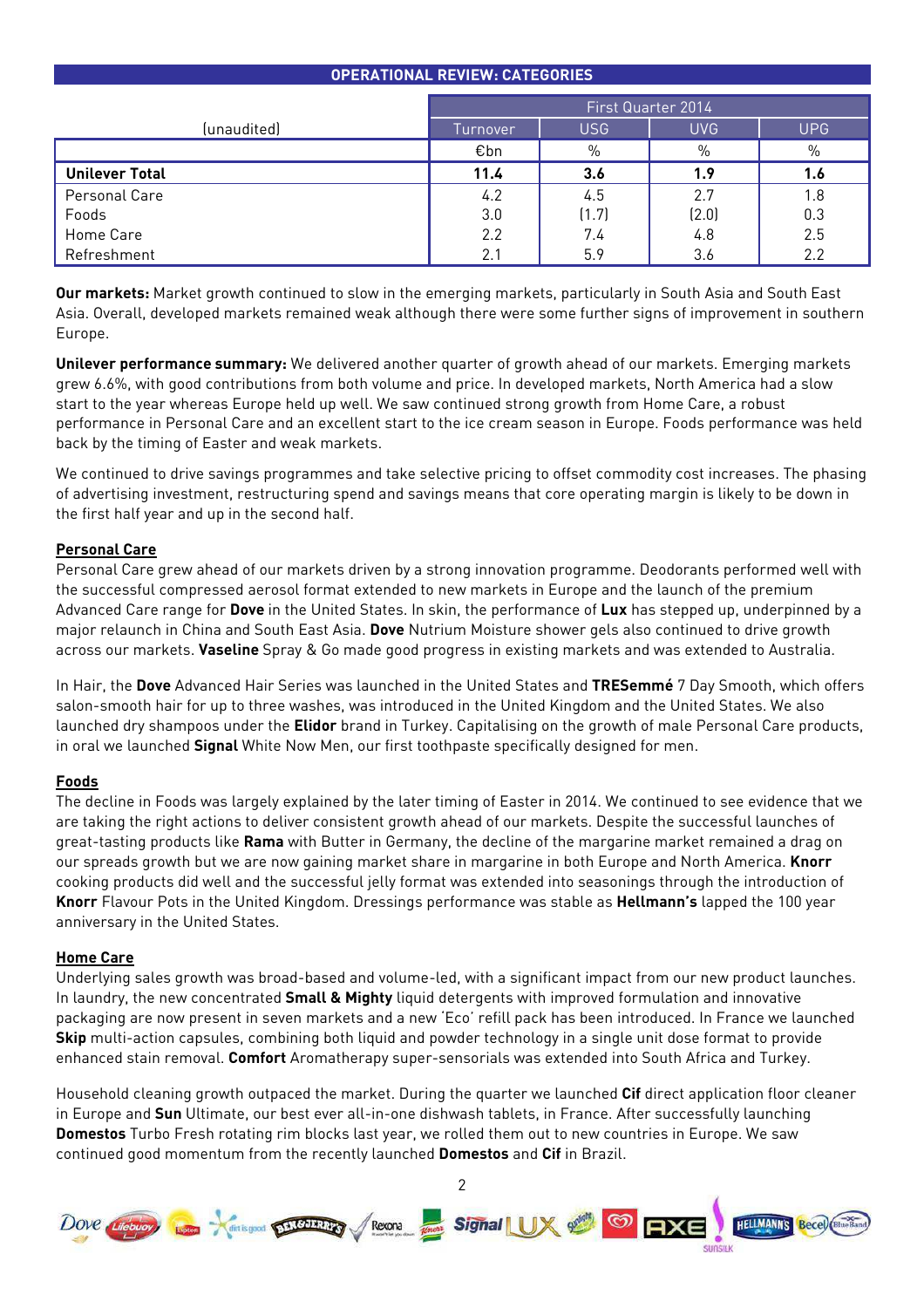## **Refreshment**

Strong growth in Refreshment was driven by ice cream in Brazil and Australia coupled with a very good start to the ice cream season in Europe. The ice cream innovation programme for 2014 includes products celebrating **Magnum**'s 25th birthday, **Klondike** Kandy bars and **Breyers** Gelato in the United States, a new **Carte D'Or** Artisanal range in Europe and **Cornetto** with double topping and new flavours in China.

Tea growth accelerated in the United States, helped by the success of **Lipton** K-Cups®. We also saw good growth in the United Kingdom as **PG Tips** launched a range of fruit, herbal and green teas. Elsewhere we saw good growth in South Asia, Egypt and Arabia but weaker sales in Russia and Poland. The decline of **AdeS** soy drinks reduced as we reached the anniversary of the product recall last year.

| <b>OPERATIONAL REVIEW: GEOGRAPHICAL AREA</b> |                                      |     |      |       |  |
|----------------------------------------------|--------------------------------------|-----|------|-------|--|
|                                              | First Quarter 2014                   |     |      |       |  |
| (unaudited)                                  | UPG<br>USG<br><b>UVG</b><br>Turnover |     |      |       |  |
|                                              | €bn                                  | %   | $\%$ | %     |  |
| <b>Unilever Total</b>                        | 11.4                                 | 3.6 | 1.9  | 1.6   |  |
| Asia/AMET/RUB                                | 4.6                                  | 5.8 | 3.7  | 2.1   |  |
| The Americas                                 | 3.6                                  | 3.7 | 0.5  | 3.2   |  |
| Europe                                       | 3.1                                  |     |      | (1.0) |  |

## **Asia/AMET/RUB**

AAR growth was ahead of our markets and we saw strong performances in China, Turkey and Indonesia and a marked improvement in Japan. Russia was weak reflecting the soft market conditions but our Personal Care brands continued to grow ahead of the market. South Africa grew despite weak markets and intense competition.

We completed the acquisition of a majority stake in the Qinyuan global water purification business, our biggest acquisition in China for more than ten years, more than doubling the size of our water purification business. This represents an important step towards the Unilever Sustainable Living Plan goal to make safe drinking water available and affordable to people across the world.

## **The Americas**

North America declined despite competitive growth from the Personal Care brands. The key drivers of a decline in Foods were the timing of Easter, the decline of the margarine market and weak sales in dressings.

Consistent with our commitment to rigorously review our portfolio we are undertaking a strategic review of our North America pasta sauces business and the Slim.Fast brand.

Latin America delivered another quarter of strong growth and we made good progress despite the difficult macroeconomic conditions. We saw good volume growth ahead of our markets coupled with strong price growth reflecting action taken to respond to higher input costs.

#### **Europe**

Europe was broadly stable in the first quarter, a good performance given the sluggish markets. Broad-based growth in ice cream, Personal Care and Home Care was largely offset by a decline in Foods. The key markets of United Kingdom and Germany grew ahead of their respective markets. A return to growth in Greece and Spain underlines the improving conditions in southern Europe.

We completed the disposal of the Bifi and Peperami brands during the quarter.

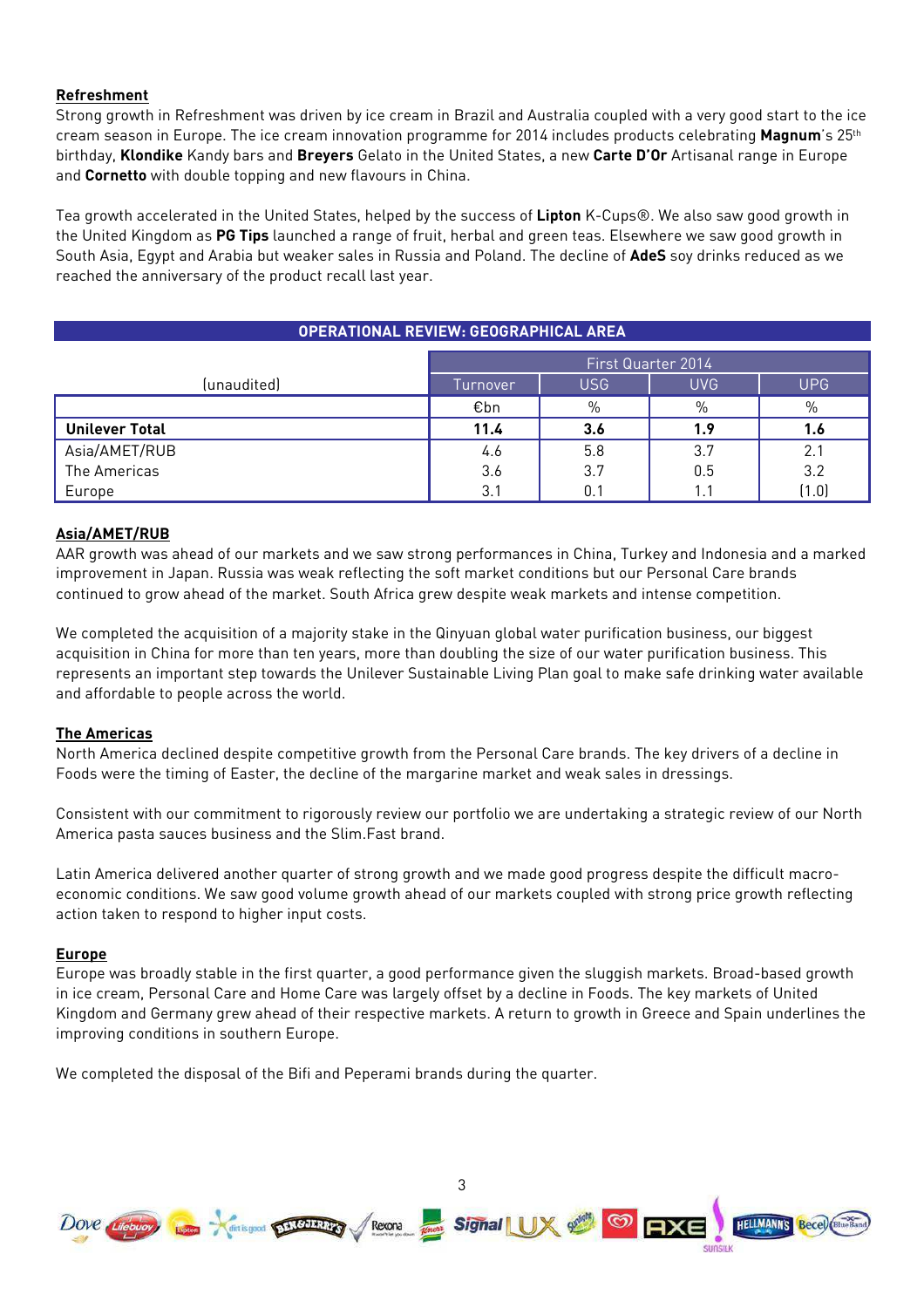#### **FINANCIAL POSITION**

There has been no material change to Unilever's financial position since the published 2013 Group financial statements.

#### **DIVIDENDS**

The Boards have declared a quarterly interim dividend for Q1 2014 at the following rates which are equivalent in value at the rate of exchange applied under the terms of the Equalisation Agreement between the two companies:

| Per Unilever N.V. ordinary share:             | € 0.2850    |
|-----------------------------------------------|-------------|
| Per Unilever PLC ordinary share:              | £0.2338     |
| Per Unilever N.V. New York share:             | US\$ 0.3938 |
| Per Unilever PLC American Depositary Receipt: | US\$ 0.3938 |

The quarterly interim dividends have been determined in euros and converted into equivalent sterling and US dollar amounts using exchange rates issued by the European Central Bank on 22 April 2014.

US dollar cheques for the quarterly interim dividend will be mailed on 10 June 2014 to holders of record at the close of business on 9 May 2014. In the case of the NV New York shares, Netherlands withholding tax will be deducted.

The quarterly dividend calendar for the remainder of 2014 will be as follows:

|                                     | Announcement<br>Date | <b>Ex-Dividend Date</b> | <b>Record Date</b> | Payment Date         |
|-------------------------------------|----------------------|-------------------------|--------------------|----------------------|
| Quarterly dividend - for Q1<br>2014 | 24 April 2014        | 7 May 2014              | 9 May 2014         | 11 June 2014         |
| Quarterly dividend - for Q2<br>2014 | 24 July 2014         | 6 August 2014           | 8 August 2014      | 10 September<br>2014 |
| Quarterly dividend - for Q3<br>2014 | 23 October 2014      | 6 November 2014*        | 7 November 2014    | 10 December 2014     |

\* For the Q3 2014 dividend, the Ex-dividend date for the NV New York shares and PLC ADRs will be 5 November 2014

#### **COMPETITION INVESTIGATIONS**

As previously disclosed, along with other consumer products companies and retail customers, Unilever is involved in a number of ongoing investigations by national competition authorities. These proceedings and investigations are at various stages and concern a variety of product markets. Where appropriate, provisions are made and contingent liabilities disclosed in relation to such matters.

Ongoing compliance with competition laws is of key importance to Unilever. It is Unilever's policy to co-operate fully with competition authorities whenever questions or issues arise. In addition the Group continues to reinforce and enhance its internal competition law training and compliance programme on an ongoing basis.



4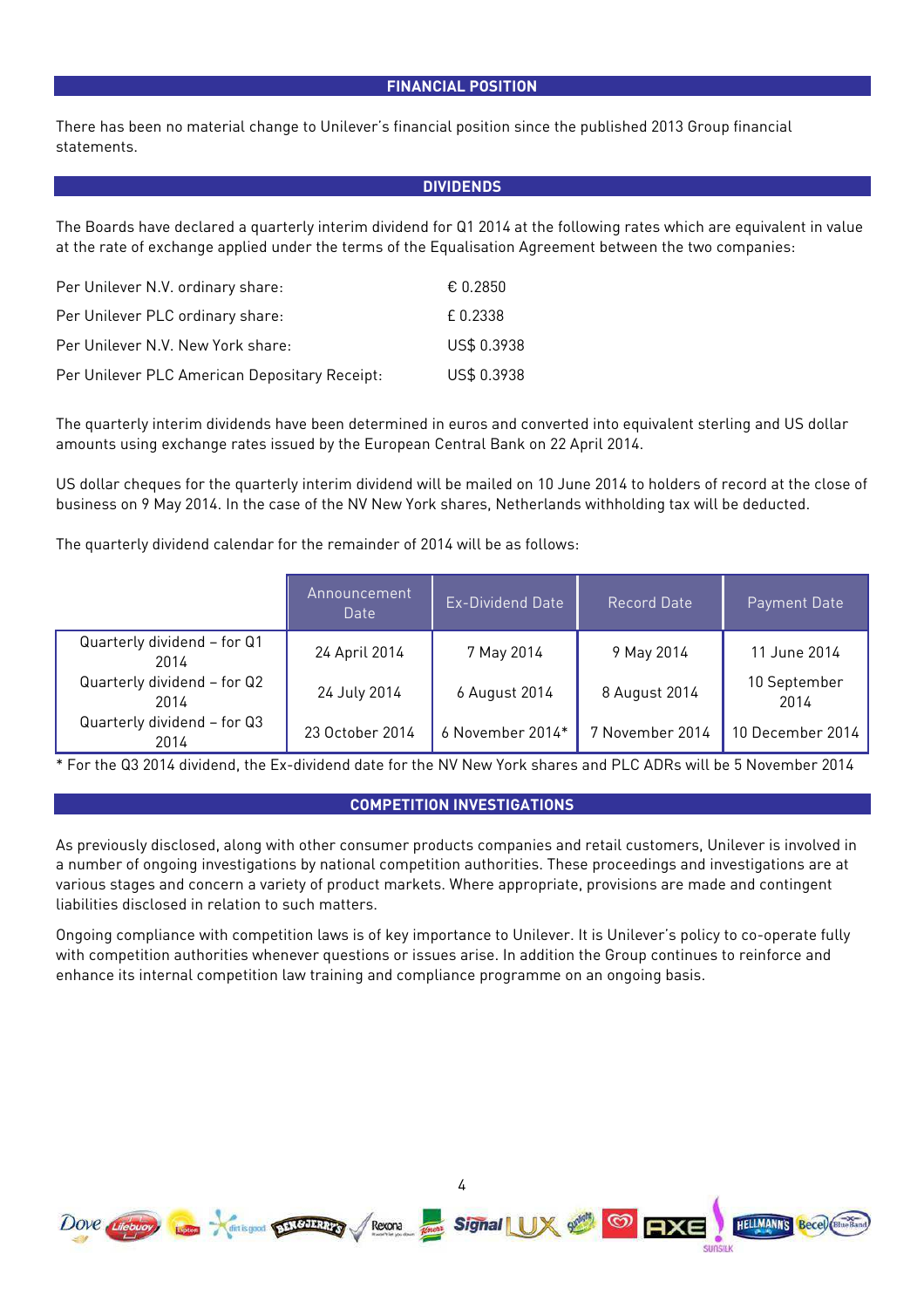#### **CAUTIONARY STATEMENT**

This announcement may contain forward-looking statements, including 'forward-looking statements' within the meaning of the United States Private Securities Litigation Reform Act of 1995. Words such as 'will', 'aim', 'expects', 'anticipates', 'intends', 'looks', 'believes', 'vision', or the negative of these terms and other similar expressions of future performance or results, and their negatives, are intended to identify such forward-looking statements. These forward-looking statements are based upon current expectations and assumptions regarding anticipated developments and other factors affecting the Unilever group (the "Group"). They are not historical facts, nor are they guarantees of future performance.

Because these forward-looking statements involve risks and uncertainties, there are important factors that could cause actual results to differ materially from those expressed or implied by these forward-looking statements. Among other risks and uncertainties, the material or principal factors which could cause actual results to differ materially are: Unilever's global brands not meeting consumer preferences; Unilever's ability to innovate and remain competitive; Unilever's investment choices in its portfolio management; inability to find sustainable solutions to support long-term growth; customer relationships; the recruitment and retention of talented employees; disruptions in our supply chain; the cost of raw materials and commodities; the production of safe and high quality products; secure and reliable IT infrastructure; successful execution of acquisitions, divestitures and business transformation projects; economic and political risks and natural disasters; financial risks; failure to meet high ethical standards; and managing regulatory, tax and legal matters. Further details of potential risks and uncertainties affecting the Group are described in the Group's filings with the London Stock Exchange, Euronext in Amsterdam and the US Securities and Exchange Commission, including the Group's Annual Report on Form 20-F for the year ended 31 December 2013 and Annual Report and Accounts 2013. These forward-looking statements speak only as of the date of this announcement. Except as required by any applicable law or regulation, the Group expressly disclaims any obligation or undertaking to release publicly any updates or revisions to any forward-looking statements contained herein to reflect any change in the Group's expectations with regard thereto or any change in events, conditions or circumstances on which any such statement is based.

# **ENQUIRIES**

5

#### **Media:** Media Relations Team

UK +44 20 7823 5354 lucila.zambrano@unilever.com NL +31 6 1137 5464 marc.potma@unilever.com

**Investors:** Investor Relations Team +44 20 7822 6830 investor.relations@unilever.com

 $\circ$   $\Box$ 

There will be a web cast of the results presentation available at: www.unilever.com/ourcompany/investorcentre/results/quarterlyresults/default.asp

The web cast can also be viewed from the Unilever Investor Relations app which you can download from: http://itunes.apple.com/us/app/unilever-investor-centre-app/id483403509?mt=8&ign-mpt=uo%3D4